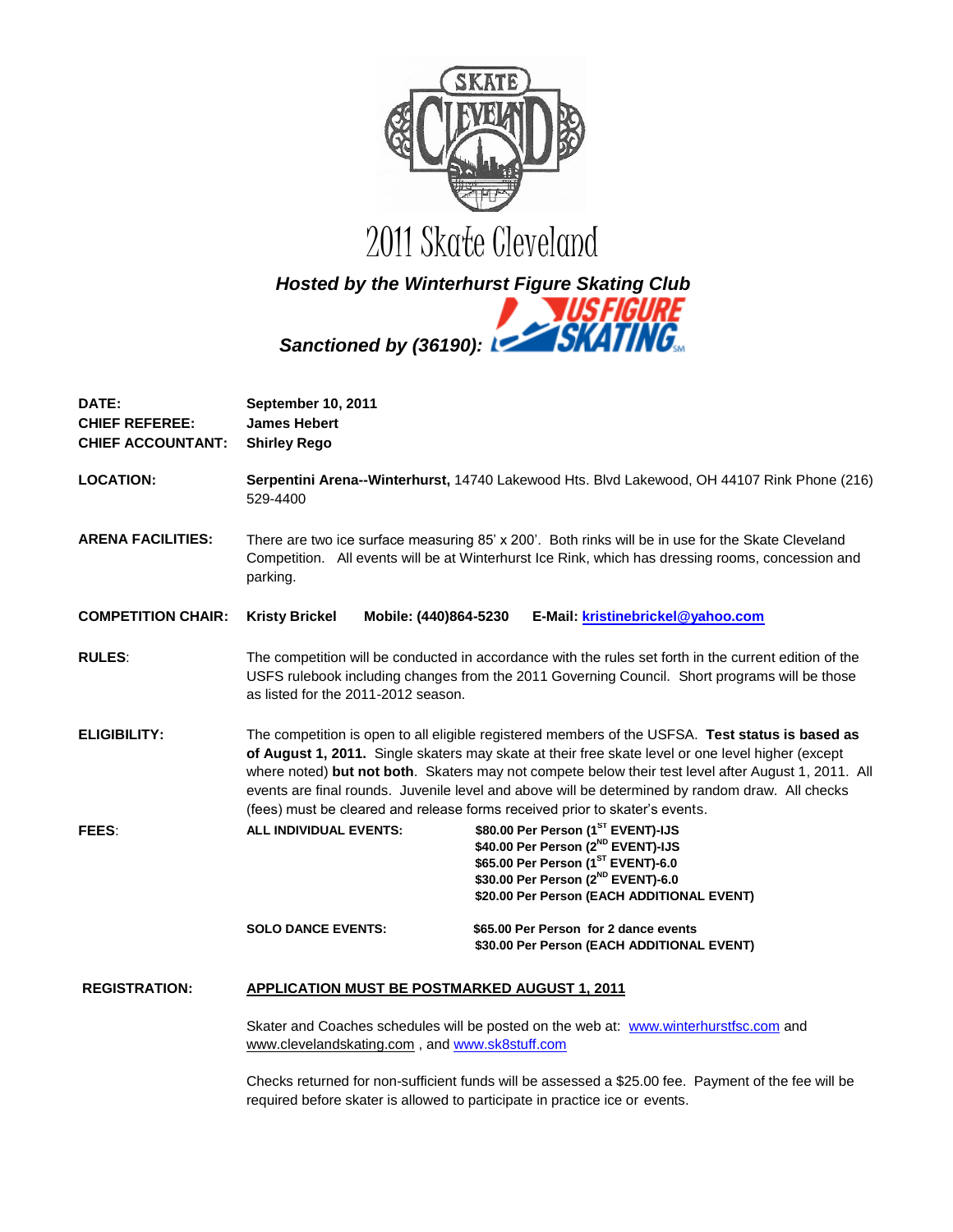Full refunds including practice ice are available if withdrawal is prior to August 1, 2011. After August 1, 2011, entry refunds are only available if the competition is not held. There will be NO medical refunds given. Please contact Kristy Brickel a[t kristinebrickel@yahoo.com](mailto:kristinebrickel@yahoo.com) with any questions.

An official bulletin board will be in the lobby of the arena near Skater Registration. Posting of schedules and announcements there will constitute official notice to competitors, coaches and officials. Check this upon arrival.

- **PRACTICE ICE:** There will be practice ice available in  $\frac{1}{2}$  hour sessions at a cost or \$12.00/session. See "Practice **Ice Application**". No music will be played. All practice will be held at Serpentini Arena--Winterhurst.
- **REGISTRATION:** The official registration desk will be located in the lobby of the arena. Competitors must check in at least **1 hour** before their event.
- **MUSIC:** Music will be reproduced through the arena sound system from CDs furnished by each competitor. Music will be provided for compulsory dance. All music must be turned in properly labeled to registration. All skaters should have appropriate backup CDs with them. **Please note only CDs will be accepted.**
- **EVENTS/ AWARDS:** Participants will receive medals for  $1<sup>st</sup>$  through  $3<sup>rd</sup>$  place.
- **JUDGING SYSTEM:** The International Judging System (IJS) will be used in calculating the official results for Intermediate, Novice, Junior, and Senior Singles short and long programs and Juvenile free skate. The "6.0" judging system will be used for all remaining events and levels. You should expect additional time needed by accounting to process and post event results.

**PROGRAM CONTENT:** Competitors in IJS events are required to submit a planned program content sheet. The PPCS is to be completed **online** no later than **AUGUST 29TH, 2011**. **For those who do not submit the planned program content sheet online by August 29TH, a \$25 processing fee will be incurred. Please note that any PPCS submitted by paper, regardless of date, will incur a \$25 processing fee. Once entered, PPCS may be updated online at any time as often as is desired without cost-but no later than August 29TH, 2011.** *To find the PPCS form go to www.usfigureskating.org; Click on Members Only and Log in with your USFS # and password. Under Event Registration click on Online Event Registration; Click on Event Manager and then Program Content. Scroll down to locate Skate Cleveland and* 

*click on Add new form. Both long and short forms are on the same page so be sure to scroll to the right to register both programs. Then select your discipline and level. If you are competing at two different levels (ie- Novice Long and Junior Short) you will need to register both programs on the long form. The chief accountant will sort the PPCS into the appropriate level. If you are having difficulty with registering your PPCS please contact USFS.* 

- **VIDEO / CAMERA:** Action Photos and Video will be available from **Moto Photo Photography**. Personal videotaping may only be done from the stands with hand-held cameras --no lights, tripods or taping permitted at rink side. Photographs may be taken of the skater while performing. NO FLASH PHOTOGRAPHY.
- **SCHEDULE OF EVENTS**: The schedule of events and practice ice schedule will be posted at our website, [www.winterhurstfsc.com](http://www.winterhurstfsc.com/), [www.clevelandskating.com,](http://www.clevelandskating.com/) and [www.sk8stuff.com](http://www.sk8stuff.com/) when it becomes available. NO ADMISSION FEE WILL BE CHARGED FOR ANY EVENT.

**INQUIRIES: Contact Competition Chair listed above or go to our website: [www.winterhurstfsc.com](http://www.winterhurstfsc.com/)**

**LOCATION OF RINK:** The Serpentini Arena—Winterhurst is at the corner of Warren Road and Lakewood Hts. Boulevard. The parking entrance is past the rink. Parking at the rink is limited. Parking is also available on the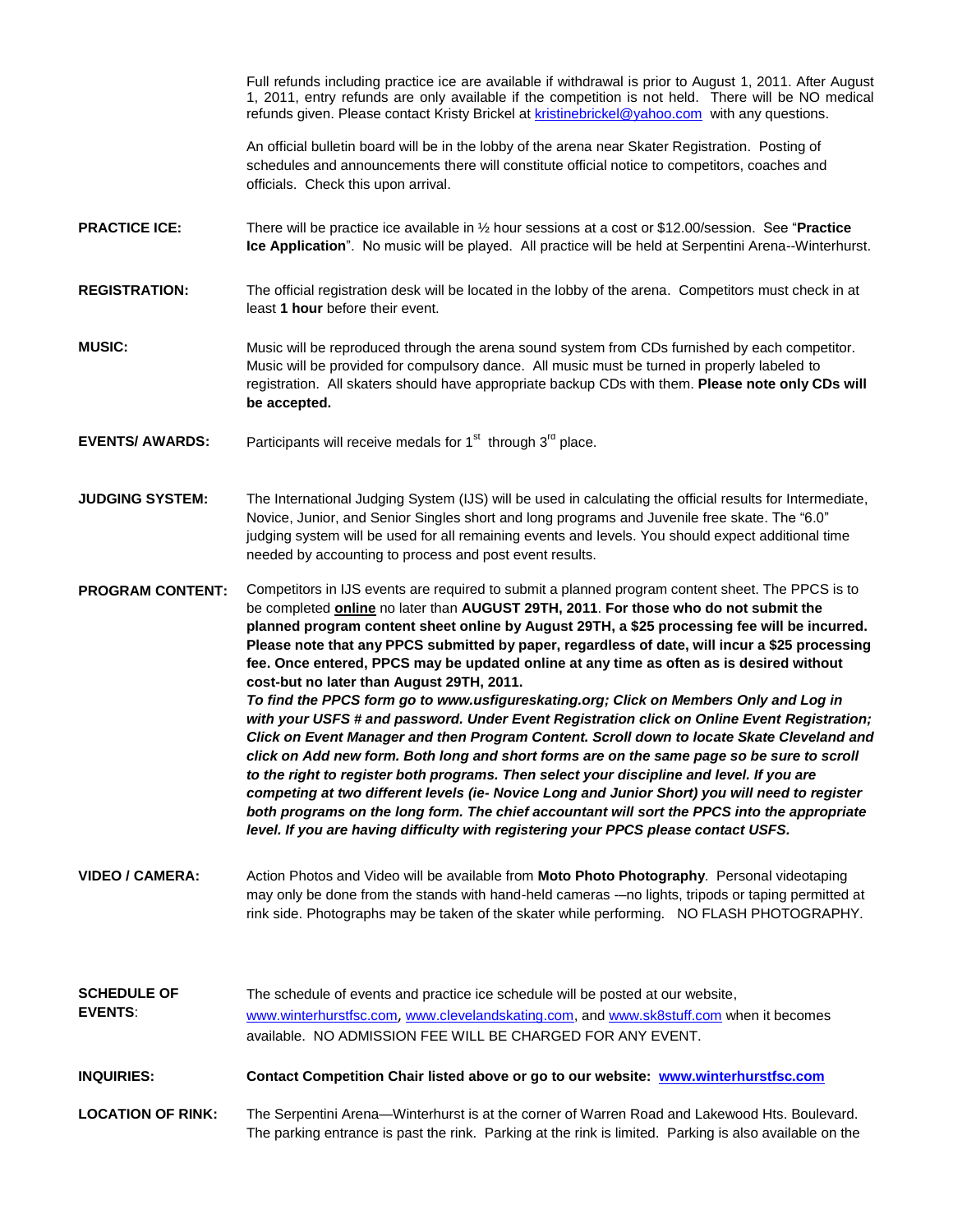streets close to the rink, except where there are No Parking signs. It is easily accessible from I-90 and I-71.

**HOST HOTEL:** The Host hotel is **The Hampton Inn**—Westlake located at I-90 & Crocker/Bassett Rd., Westlake, OH. Please tell the hotel that you are with Skate Cleveland when making reservations. 440-892-0333.

# *COMPETITON EVENTS WELL BALANCED SINGLES FREE SKATING*

*Skaters may skate at their highest Free Skate level passed or one level higher.*

**Duration + or – 10 seconds**

**No Test 1 ½ Minutes:** (3721) Must not have passed the Pre-Preliminary Free Skating Test. Maximum of five jump elements. No Axels or double jumps are allowed. Maximum of two spins of a different nature. One step sequence utilizing one-half the ice surface.

**Pre-Preliminary A 1 ½ Minutes:** (3711) Must have passed the Pre-Preliminary Free Skating Test and no higher. May not include Axels, double jumps, or flying spins.

**Pre-Preliminary B 1 ½ Minutes:** (3711) Must have passed the Pre-Preliminary Free Skating Test and no higher. May include Axels. May not include double jumps or flying spins.

**Preliminary A 1 ½ Minutes:** (3701) Must have passed the Preliminary Frees Skating Test and no higher. May include Axels. May not include double jumps or flying spins.

**Preliminary B 1 ½ Minutes:** (3701) Must have passed the Preliminary Free Skating Test and no higher. May include Axels and up to two different double jumps which may be repeated only in combination. Flying spins are allowed.

**Pre-Juvenile 2 Minutes:** (3691) Must have passed the Pre-Juvenile Free Skating Test and no higher.

**Juvenile 2:15 Minutes:** (3681) Must not have reached the age of 14 years old as of closing date. Open to skaters who have passed the Juvenile Free Skating Test and no higher.

**Open Juvenile 2:15 Minutes:** (3681) Must be 14 years old/older as of closing date. Must have passed the Juvenile Free skating Test and no higher. **Intermediate 2 ½ Minutes:** (3672) Must have passed the Intermediate Free Skating Test and no higher.

**Novice Ladies 3 Minutes, Men 3 ½ Minutes:** (3663) Must have passed the Novice Free Skating Test and no higher.

**Junior Ladies 3 1/2 Minutes, Men 4 Minutes:** (3653) Must have passed the Junior Free Skating Test and no higher.

**Senior Ladies 4 Minutes, Men 4 ½ Minutes:** (3643) Must have passed the Senior Free Skating Test.

**Adult Events** are open to skaters who are **21 years** or older.

**Pre-Bronze 1:40 Minutes Max:** (3806) Must have passed the Adult Pre-Bronze or no higher than Pre-Preliminary Free Skating Test.

**Bronze 1:40 Minutes Max:** (3801) Must have passed the Adult Bronze FS or the Preliminary Free Skating test

**Silver 2:10 Minutes Max:** (3791) Must have passed the Adult Silver or no higher than Pre-Juvenile Free Skating Test (Juvenile FS if passed before Oct. 1, 1994).

**Gold 2:40 Minutes Max:** (3781) Must have passed the Adult Gold or no higher than Juvenile Free Skating Test.

#### *MIXED PAIR FREE SKATING*

*Skaters may skate at their highest Free Skate level passed or one level higher.* **Duration + or – 10 seconds, \*denotes IJS**

**Pre-Juvenile 2 Minutes:** (4091**)** Must have passed Preliminary but not Juvenile Pair Test.

**\*Juvenile 2:30 Minutes:** (4081) Must have passed the Juvenile but not Intermediate Pair Test.

**\*Intermediate 3 Minutes:** (4071) Must have passed the Intermediate but not Novice Pair Test

**\*Novice 3:30 Minutes:** (4062)Must have passed the Novice but not Junior Pair Test

**\*Junior 4 Minutes:** (4052) Must have passed the Junior but not Senior Pair Test

**\*Senior 4 ½ Minutes:** (4042) Must have passed the Senior Pair Test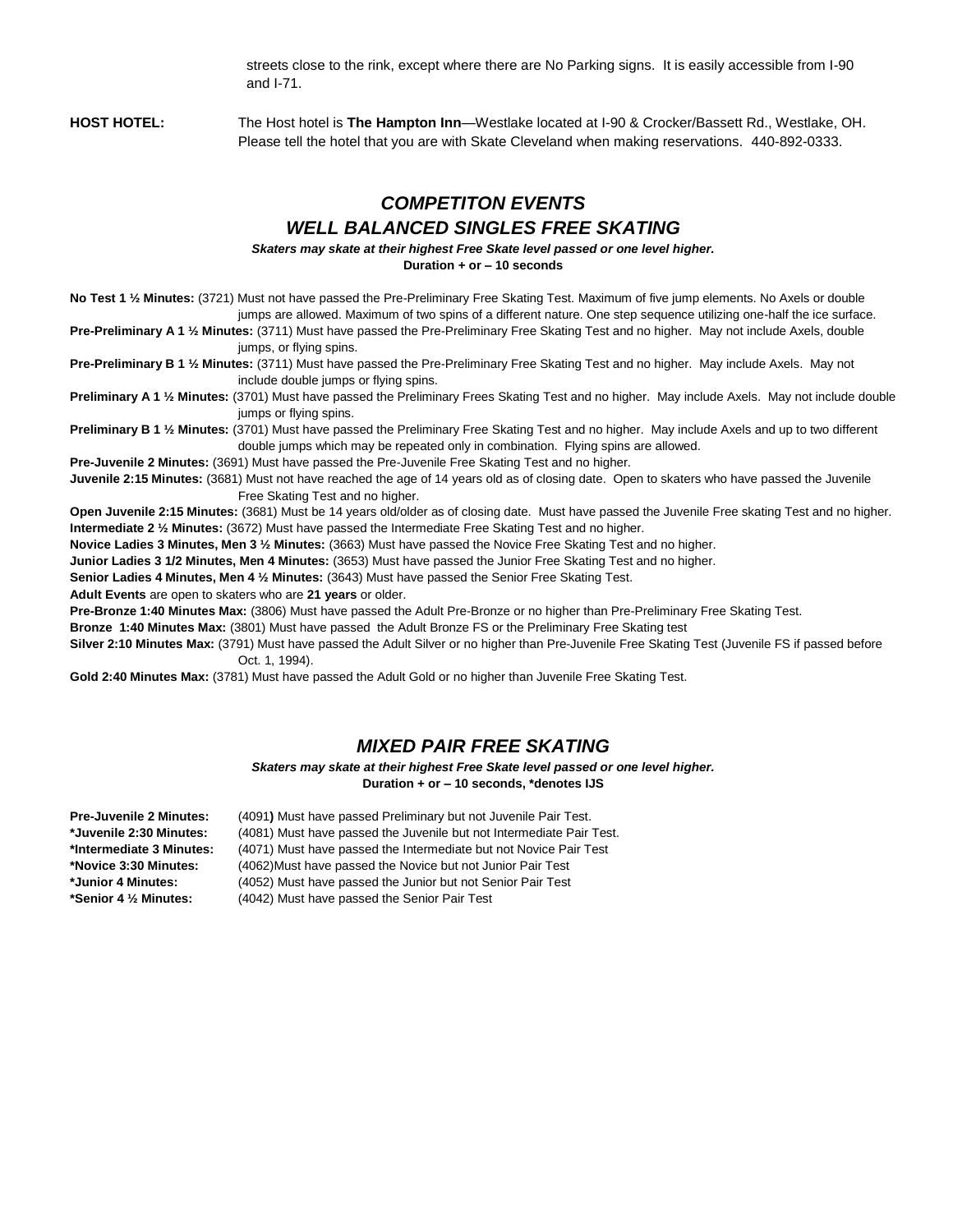## *TEST TRACK FREE SKATING*

Skaters may enter EITHER the test track free skate program or the well-balanced track free skate program but NOT both during the same nonqualifying competition. Competitors will skate to music of their choice, vocal music permitted. The 6.0 judging system will be used for all Test Track events. Deductions WILL be made for skaters including technical elements not permitted in the event description: From EACH mark for each technical element included that is not permitted on the event description, From the technical mark for each extra or lacking element, and For any spin with less than required revolutions. Duration + or - 10 seconds.

| <b>LEVEL</b>             | <b>JUMPS</b>                                                                           | <b>SPINS</b>                                                   | <b>STEPS</b>                                   | <b>QUALIFICATIONS</b>         |
|--------------------------|----------------------------------------------------------------------------------------|----------------------------------------------------------------|------------------------------------------------|-------------------------------|
| Limited                  | Jumps with not more than 1/2 rotation (front                                           | 2 Upright spins, no change of                                  | Connecting moves &                             | May not have passed tests     |
| <b>Beginner</b>          | to back or back to front).                                                             | foot. (Min. 3 revolutions)                                     | steps should be                                | higher than USFS Basic Skills |
| Time:                    | Jump sequences are allowed.                                                            |                                                                | demonstrated                                   | free skate badge tests        |
| $1:30 + (-10)$           | Maximum 5 jump elements                                                                |                                                                | throughout program                             |                               |
| <b>Beginner</b>          | Jumps with not more than 1/2 rotation (front                                           | 2 Upright spins, change of foot                                | Connecting moves &                             | May not have passed tests     |
| Time:                    | to back or back to front). Single rotation                                             | optional. (Min. 3 revolutions)                                 | steps should be                                | higher than USFS Basic Skills |
| $1:30 + (-10)$           | jumps: salchow & toe loop only. Jump                                                   |                                                                | demonstrated                                   | free skate badge tests        |
|                          | combinations & sequences allowed.                                                      |                                                                | throughout program                             |                               |
|                          | Maximum 5 jump elements                                                                |                                                                |                                                |                               |
| <b>Pre-Preliminary</b>   | Jumps with not more than 1/2 rotation (front                                           | 2 spins held in 1 position only of                             | Connecting moves &                             | May not have passed higher    |
| Time:                    | to back or back to front including half-loop).                                         | a different nature, no change of                               | steps should be                                | than USFS Pre-Preliminary     |
| $1:30 + (-10)$           | Single rotation jumps: salchow, toe loop and                                           | foot. (Min 3 revolutions & no                                  | demonstrated                                   | free skate test               |
|                          | loop jump only. Jump combinations or                                                   | flying spins)                                                  | throughout program                             |                               |
|                          | sequences with above jumps allowed. Max 5                                              |                                                                |                                                |                               |
|                          | jump elements                                                                          |                                                                |                                                |                               |
| <b>Preliminary Time:</b> | Jumps with not more than 1 rotation (no                                                | 2 spins of a different nature,                                 | Connecting moves &                             | May not have passed higher    |
| $1:30 +/- 10$            | Axels). Jump combinations or sequences are                                             | combination spins allowed.                                     | steps should be                                | than USFS Preliminary free    |
|                          | allowed. Maximum 5 jump elements.                                                      | (Min 3 revolutions each & no                                   | demonstrated                                   | skate test                    |
|                          |                                                                                        | flying spins)                                                  | throughout program                             |                               |
| <b>PreJuvenile Time:</b> | Any single jumps and jump combinations or                                              | 2 spins in any position (min 3                                 | 1 step sequence straight                       | May not have passed higher    |
| $2:00 +/- 10$            | sequences with not more than 1 rotation.                                               | revs), 1 must be combination                                   | line, circular, or                             | than USFS Pre-Juvenile free   |
|                          | (No Axels). Max 5 jump elements.                                                       | spin with 1 change of foot (min                                | serpentine fully utilizing                     | skate test                    |
|                          |                                                                                        | 3 revs each foot or 6 total revs),                             | ice surface                                    |                               |
|                          |                                                                                        | No flying spins                                                |                                                |                               |
| Juvenile                 | Any single jumps and jump combinations or                                              | 2 spins in any position (min 4                                 | 1 step sequence straight                       | May not have passed higher    |
| Time:                    | sequences with not more than 1-1/2                                                     | revs), 1 must be combination                                   | line, circular, or                             | than USFS Juvenile free skate |
| $2:15 +/- 10$            | rotations. (Axel permitted). Max 5 jump                                                | spin with 1 change of foot (min                                | serpentine fully utilizing                     | test                          |
|                          | elements.                                                                              | 4 revs each foot). May include                                 | ice surface                                    |                               |
| Intermediate             |                                                                                        | flying spins.                                                  |                                                | May not have passed higher    |
| Time:                    | Any single jumps. Double jumps may only be<br>double salchow or double toe loop. Jumps | 2 spins in any position (min 4<br>revs), 1 must be combination | 1 step sequence straight<br>line, circular, or | than USFS Intermediate free   |
| $2:30 +/- 10$            | combinations & sequences allowed. Max 6                                                | spin with 1 change of foot (min                                | serpentine fully utilizing                     | skate test                    |
|                          | jump elements                                                                          | 4 revs each foot). May include                                 | ice surface                                    |                               |
|                          |                                                                                        | flying spins.                                                  |                                                |                               |
| <b>Novice</b>            | Any single jumps. Double jumps may only be                                             | 3 spins in any position (min 6                                 | 1 Step or spiral sequence                      | May not have passed higher    |
| Time:                    | double salchow, double toe loop and double                                             | revs), 1 must be combination                                   | (See rule #3660 for                            | than USFS Novice free skate   |
| Ladies                   | loop. Jumps combinations & sequences                                                   | spin with at least 1 change of                                 | description)                                   | test                          |
| $3:00 + (-10)$           | allowed. Max: 6 jump elements-ladies; 7                                                | foot (min 5revs each foot). May                                |                                                |                               |
| Men                      | jump elements-men                                                                      | include flying spins.                                          |                                                |                               |
| $3:30 + (-10)$           |                                                                                        |                                                                |                                                |                               |
| Junior                   | Any single jumps. Double jumps may only be                                             | 3 spins-1 must be flying spin, a                               | 1 step sequence of                             | May not have passed higher    |
| Time:                    | double salchow, double toe loop, double loop                                           | solo spin (6 revs each) and a                                  | advanced difficulty                            | than USFS Junior free skate   |
| Ladies 3:30 +/-10        | & double flip. Jumps combinations &                                                    | combination spin consisting of                                 | covering the full ice                          | test                          |
| Men 4:00 +/- 10          | sequences allowed. Max 7 jump elements for                                             | all 3 positions and 1 change of                                | surface.                                       |                               |
|                          | ladies & 8 jump elements for men                                                       | foot (min 2 revs in each position                              | (See rule #3650 for                            |                               |
|                          |                                                                                        | & min 5 revs each foot)                                        | description)                                   |                               |
| Senior                   | At least 4 different double jumps, one must                                            | Spins (min 6 revs on all solo                                  | Men:                                           | Must have passed at least the |
| Time:                    | be double lutz. Jumps combinations &                                                   | spins)-1 must be flying spin, 1                                | 2 different step                               | USFS Junior free skate test   |
| Ladies 4:00 +/-10        | sequences allowed. Max 7 jump elements for                                             | solo spin, 1 spin combination                                  | sequences                                      |                               |
| Men 4:30 +/-10           | ladies & 8 jump elements for men.                                                      | consisting of all 3 positions & 1                              | Ladies:                                        |                               |
|                          |                                                                                        | change of foot (min 2 in each                                  | 1 step sequences and 1                         |                               |
|                          |                                                                                        | position & min 5 revs on each                                  | spiral sequence                                |                               |
|                          |                                                                                        | foot)                                                          | (see rule #3640 for                            |                               |
|                          |                                                                                        |                                                                | description)                                   |                               |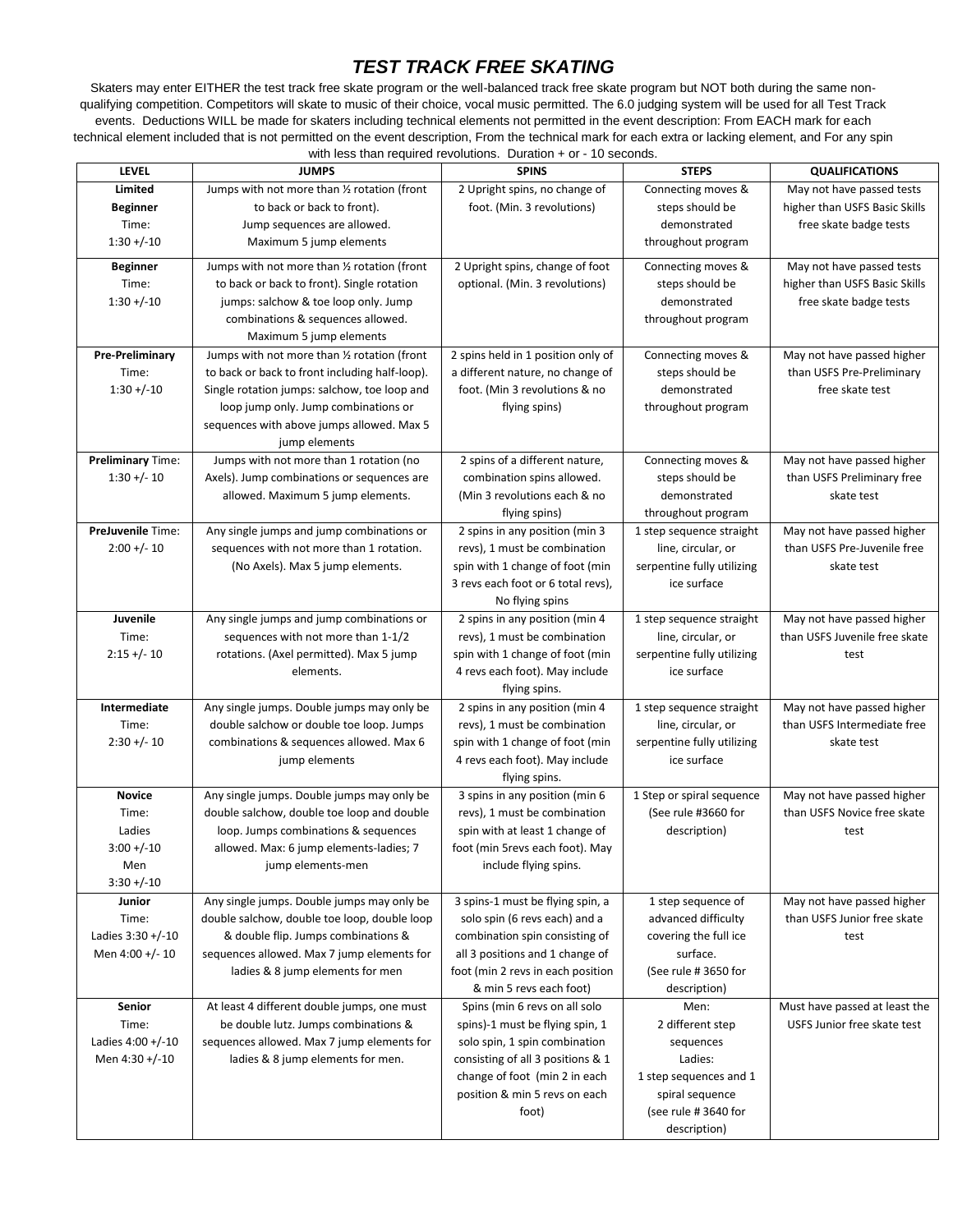### *COMPULSORY MOVES*

Skated on 1/2 ice surface. Elements can be skated in any order. Deductions will be taken for additional elements. Test requirements are the same as free skate events. Times are Maximums.

|                                  | The estate events. Thries are ividaminaris.                                                                                          |
|----------------------------------|--------------------------------------------------------------------------------------------------------------------------------------|
| No Test: 1 Minute                | 1. Waltz Jump                                                                                                                        |
|                                  | 2. $\frac{1}{2}$ jump of choice                                                                                                      |
|                                  | 3. Forward or Backward Spiral                                                                                                        |
|                                  | 4. Forward two or one-foot spin (free leg optional)                                                                                  |
| <b>Beginner: 1 Minute</b>        | 1. Loop Jump                                                                                                                         |
|                                  | 2. Jump combination to include a toe-loop (may not use Loop or Axel)                                                                 |
|                                  | 3. Spiral sequence must use forward and backward spiral (Ina Bauers, spread eagles, lunges or shoot the ducks                        |
|                                  | can be included)                                                                                                                     |
|                                  | 4. Solo sit or camel spin (3 revs)                                                                                                   |
| Pre-Preliminary: 1:15 Minutes    | 1. Flip jump                                                                                                                         |
|                                  | 2. Single-single jump combination                                                                                                    |
|                                  | 3. Split jump                                                                                                                        |
|                                  | 4. Spiral Sequence must use a forward and backward spiral (Ina Bauers, spread eagles, lunges, or shoot the<br>ducks can be included) |
|                                  | 5. Sit spin (3 revs)                                                                                                                 |
| <b>Preliminary: 1:15 Minutes</b> | 1. Single Jump of choice                                                                                                             |
|                                  | 2. Single-single jump combination                                                                                                    |
|                                  | 3. Camel spin                                                                                                                        |
|                                  | 4. Combination spin with one change of position, no change of foot                                                                   |
|                                  | 5. Straight line or diagonal step sequence                                                                                           |
| Pre-Juvenile: 1:15 Minutes       | 1.Axel                                                                                                                               |
|                                  | 2. Lutz/loop combination jump, no turns or steps in between                                                                          |
|                                  | 3. Camel spin (3 revs)                                                                                                               |
|                                  | 4. Front to back scratch spin, exit on spinning foot (4 revs/foot)                                                                   |
|                                  | 5. Straight line or diagonal step sequence                                                                                           |
| <b>Adult Pre-Bronze/Bronze:</b>  | 1. Salchow                                                                                                                           |
| 1:15 Minutes                     | 2. Waltz jump/toe loop combination                                                                                                   |
|                                  | 3. Upright scratch spin (3 revs)                                                                                                     |
|                                  | 4. Outside Spiral                                                                                                                    |
|                                  | 5. Straight line or diagonal step sequence                                                                                           |
| <b>Adult Silver/Gold:</b>        | 1. Flip or Lutz jump                                                                                                                 |
| 1:15 Minutes                     | 2. Waltz jump/ loop jump combination                                                                                                 |
|                                  | 3. Upright back scratch spin (3 revs)                                                                                                |
|                                  | 4. Camel or sit spin (3 revs)                                                                                                        |
|                                  | 5. Straight line or diagonal step sequence                                                                                           |
|                                  |                                                                                                                                      |

### *SHORT PROGRAMS*

|                           | To be skated on the full ice surface to the music of skater's choice; * denotes IJS Event            |
|---------------------------|------------------------------------------------------------------------------------------------------|
|                           | Times listed are maximums                                                                            |
| Juvenile: 2 Minutes:      |                                                                                                      |
|                           | 1. Single/Single or Double/Single or Single/Double Combination (no Axel)                             |
|                           | 2. Axel                                                                                              |
|                           | 3. Double jump of skater's choice. May not repeat the jump done in combination                       |
|                           | 4. Solo spin (min. of 4 revs, no change of position, no fly)                                         |
|                           | 5. Combination spin with only once change of foot and one change of position (min. 4 revs each foot) |
|                           | 6. Step sequence (straight line, circular, or serpentine)                                            |
| Open Juvenile: 2 Minutes: | Same as above                                                                                        |
| *Intermediate: 2 Minutes: | 2011-2012 Short Program described in USFS rule book (3671)                                           |
| *Novice: 2:30 Minutes:    | 2011-2012 Short Program described in USFS rule book (3661 and 3662)                                  |
| *Junior: 2:50 Minutes:    | Requirements can be found at usfigureskating.org (3651 and 3652)                                     |
| *Senior: 2:50 Minutes:    | 2011-2012 Short Program described in USFS rule book (3641 and 3642)                                  |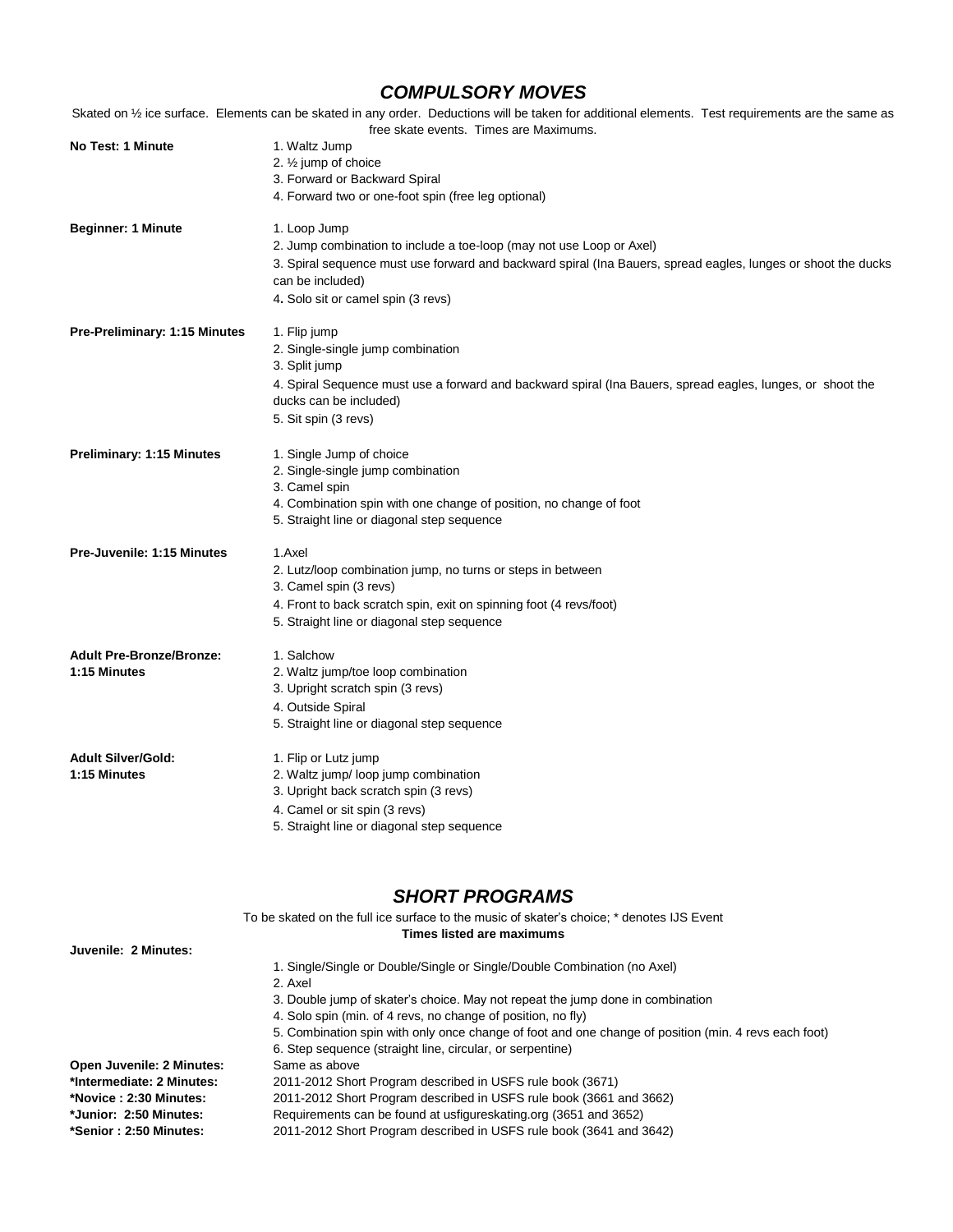#### *COMPULSORY SPIN EVENT*

Beginner-Senior will present a program without music with the spins specified for their level. Program times are maximums. Test requirements are the same as free skate levels. All programs are completed on ½ ice surface. One footwork sequence allowed.

| Beginner: 1:00 Minute Max:                                | 1. Forward one-foot spin<br>2. Two-foot spin<br>3. Sit spin (all spins 3 revs)                                                                                                                                                                                                                                                   |
|-----------------------------------------------------------|----------------------------------------------------------------------------------------------------------------------------------------------------------------------------------------------------------------------------------------------------------------------------------------------------------------------------------|
| Pre-Preliminary: 1:00 Minute Max 1. Forward one-foot spin | 2. Camel spin<br>3. Sit Spin (all spins 3 revs)                                                                                                                                                                                                                                                                                  |
| Preliminary: 1:15 Minutes Max:                            | 1. One-foot scratch spin<br>2. One-foot back spin, entry opt<br>3. Forward camel to forward sit spin combination (3 revs min solo; 3 revs min in each position)                                                                                                                                                                  |
| Pre-Juvenile: 1:15 Minutes Max:                           | 1. Camel spin<br>2. Forward to backward sit spin<br>3. Spin combination with only one change of foot and one change of position (3 revs min solo; 3 revs min each<br>foot combo)                                                                                                                                                 |
| Juvenile: 1:15 Minutes Max:                               | 1. Back spin (position optional)<br>2. Ladies: Layback or attitude/Men: Forward camel spin<br>3. Creative spin combination (number of changes is free). Emphasis is on originality combined with quality<br>spinning technique (4 revs min; 4 revs each foot combo).                                                             |
| Intermediate: 1:30 Minutes Max:                           | 1. Forward sit to backward sit spin<br>2. Flying camel<br>3. Creative spin combination, at least one change of foot and one change of position, emphasis is on originality<br>combined with quality spinning technique (5 revs min solo; 5 revs min each foot combo)                                                             |
| Novice: 1:30 Minutes Max:                                 | 1. Forward camel spin to backward camel spin<br>2. Ladies: Layback spin/Men: cross foot spin<br>3. Creative spin combination, at least one change of foot and one change of position Emphasis is on originality<br>combined with quality spinning technique (6 revs min; 6 revs each foot combo).                                |
| Junior: 1:40 Minutes Max:                                 | 1. Flying Spin<br>2. Ladies: Layback spin/Men: Cross foot spin<br>3. Creative spin combination, at least one change of foot and one change of position Emphasis is on originality<br>combined with quality spinning technique (8 revs min; 8 revs each foot combo).                                                              |
| Senior: 1:40 Minutes Max:                                 | 1. Flying spin (optional takeoff and landing position)<br>2. Creative solo spin (original variation on a standard position)<br>3. Creative spin combination, at least one change of foot and one change of position Emphasis is on originality<br>combined with quality spinning technique (8 revs min; 8 revs each foot combo). |

#### *SHOWCASE*

*Skaters to enter at their last Free Skate level passed or one level higher. Beginner through Senior and Adult levels will skate an artistic program. Each competitor is to select his/her own music. Vocal music may be used. There are no required elements in this event. Emphasis is placed on the theatrical and entertainment value of the skater's performance, rather than on the technical elements. The individual event durations are maximum times and are based on the 2011 National Showcase time guidelines which may vary significantly with other area competitions. Costumes and props are allowed. Props are limited to those that the skater can carry or push onto the ice unassisted, The set-up cannot take more than 30 (thirty) seconds. No flame or smoke, wet mops, whipped or shaving cream, or any*  substance that may alter the ice in any way. No cap guns or loud noises. Levels may be combined due to lack of entries. This event may be *judged in combination with guest judges.*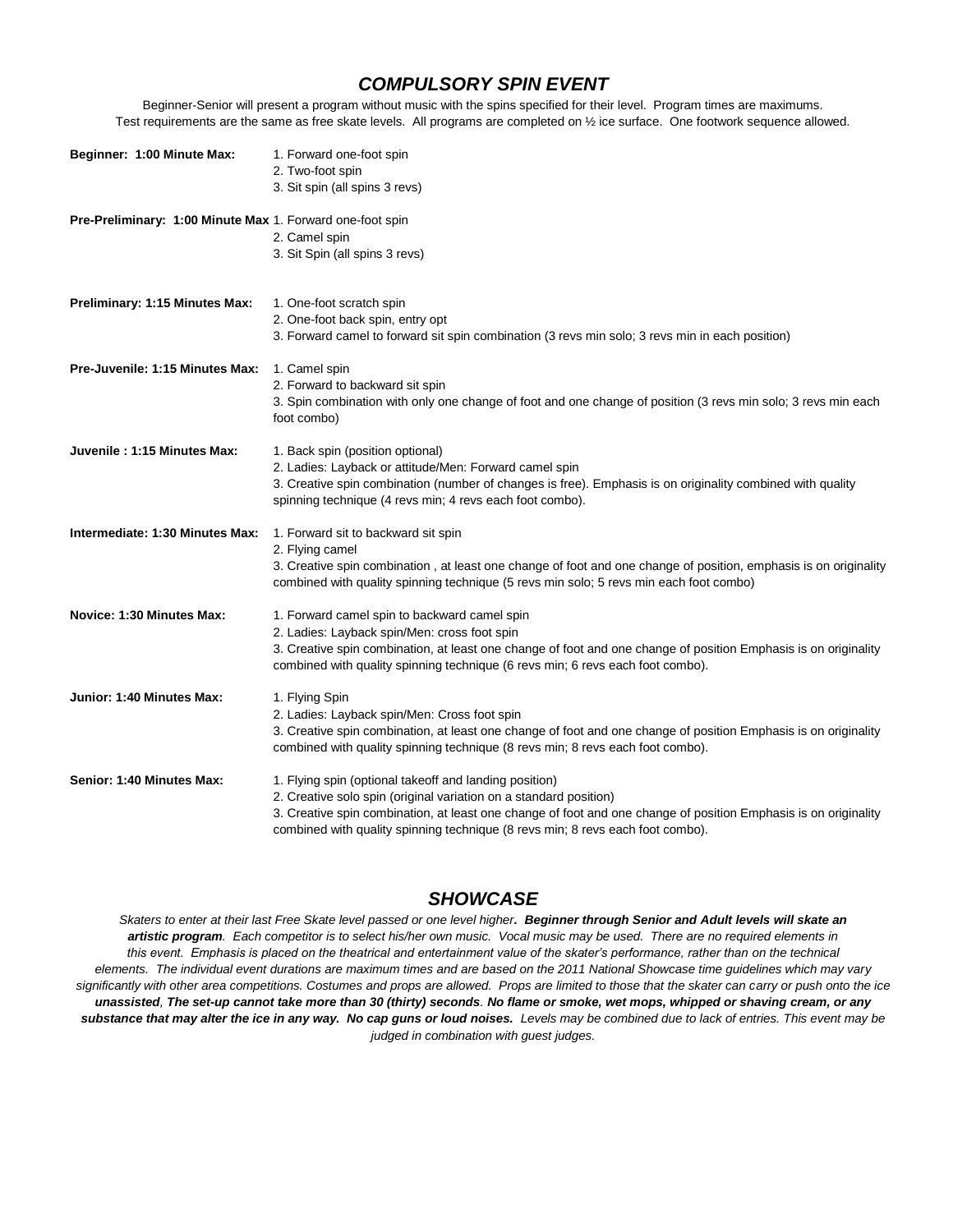Skaters placing fourth and higher in Preliminary and higher artistic/showcase solo events, including adult events, may be qualified to enter the next National Showcase. For more information, contact Melissa Bowman, National Vice Chair for National Showcase a[t patinage\\_tx@verizon.net.](mailto:patinage_tx@verizon.net)

| <b>CATEGORY</b>                           | <b>DURATION (Max.)</b> | <b>ELIGILIBITY</b>                                                                                            |  |
|-------------------------------------------|------------------------|---------------------------------------------------------------------------------------------------------------|--|
| <b>BEGINNER</b>                           | 1 min. 40 sec.         | May not have passed Any Free Skate Test                                                                       |  |
| <b>PRE-PRELIMINARY</b>                    | 1 min. 40 sec.         | May not have passed higher than Pre-Preliminary Free Skate Test                                               |  |
| <b>PRELIMINARY</b>                        | 1 min. 40 sec.         | May not have passed higher than Preliminary Free Skate Test                                                   |  |
| <b>PRE-JUVENILE</b>                       | 1 min. 40 sec.         | May not have passed higher than Pre-Juvenile Free Skate Test                                                  |  |
| <b>JUVENILE</b>                           | 2 min. 10 sec.         | May not have passed higher than Juvenile Free Skate Test                                                      |  |
| <b>INTERMEDIATE</b>                       | 2 min. 10 sec.         | May not have passed higher than Intermediate Free Skate Test                                                  |  |
| <b>NOVICE</b>                             | 2 min. 10 sec.         | May not have passed higher than Novice Free Skate Test                                                        |  |
| <b>JUNIOR/SENIOR</b>                      | 2 min. 40 sec.         | Must have passed Junior or Senior Free Skate Test                                                             |  |
| <b>ADULT</b>                              | 1 min. 40 sec.         | Must have passed no higher than Adult Silver or Juvenile Free Skate Test                                      |  |
| <b>ADULT MASTERS</b>                      | 1 min. 40 sec.         | Must have passed Adult Gold or Juvenile Free Skate Test                                                       |  |
| <b>MINI PRODUCTION</b><br><b>ENSEMBLE</b> | 3 min. 10 sec.         | Theatrical performance by three to seven members. Please see page 15 of<br>announcement or additional details |  |

#### *MUSIC INTERPRETATION*

**Skaters must enter at their current Free Skate level passed or one level higher.** Categories will include Preliminary, Pre-Juvenile, Juvenile, Intermediate, Novice, and Junior/Senior. *Music Interpretation consists of a single program composed entirely by the skater demonstrating ability to interpret music by combining moves, turns, footwork, jumps and spins. A Warm-up period consists of 1 minute without music followed by 4 minutes*  with the selected music played twice. Skaters will then leave the ice and be taken to a locker room where there will be no communications with *coaches or parents. Each skater will hear the music one more time with his/her back to the ice at rink side while the prior competitor is performing. The judges give one mark only, and the emphasis is on interpretation of the music. This event may be judged in* combination with guest judges. *Levels may be combined due to lack of entries.*

*The duration of music will be 1:30 minutes maximum for all levels.*

#### **Preliminary Pre- Bronze Bronze Pre-Silver Silver Pre-Gold Gold** Dutch Waltz Rhythm Blues Cha-Cha Fiesta Tango **Hickory** Hoedown Ten Fox Fourteen – step Foxtrot American Waltz Rocker Foxtrot Blues Paso Doble Viennese Waltz Argentine Tango

#### *SOLO DANCE*

**Judging:** Performance will be judged using the 6.0 judging system with two marks given for each performance. **Events:**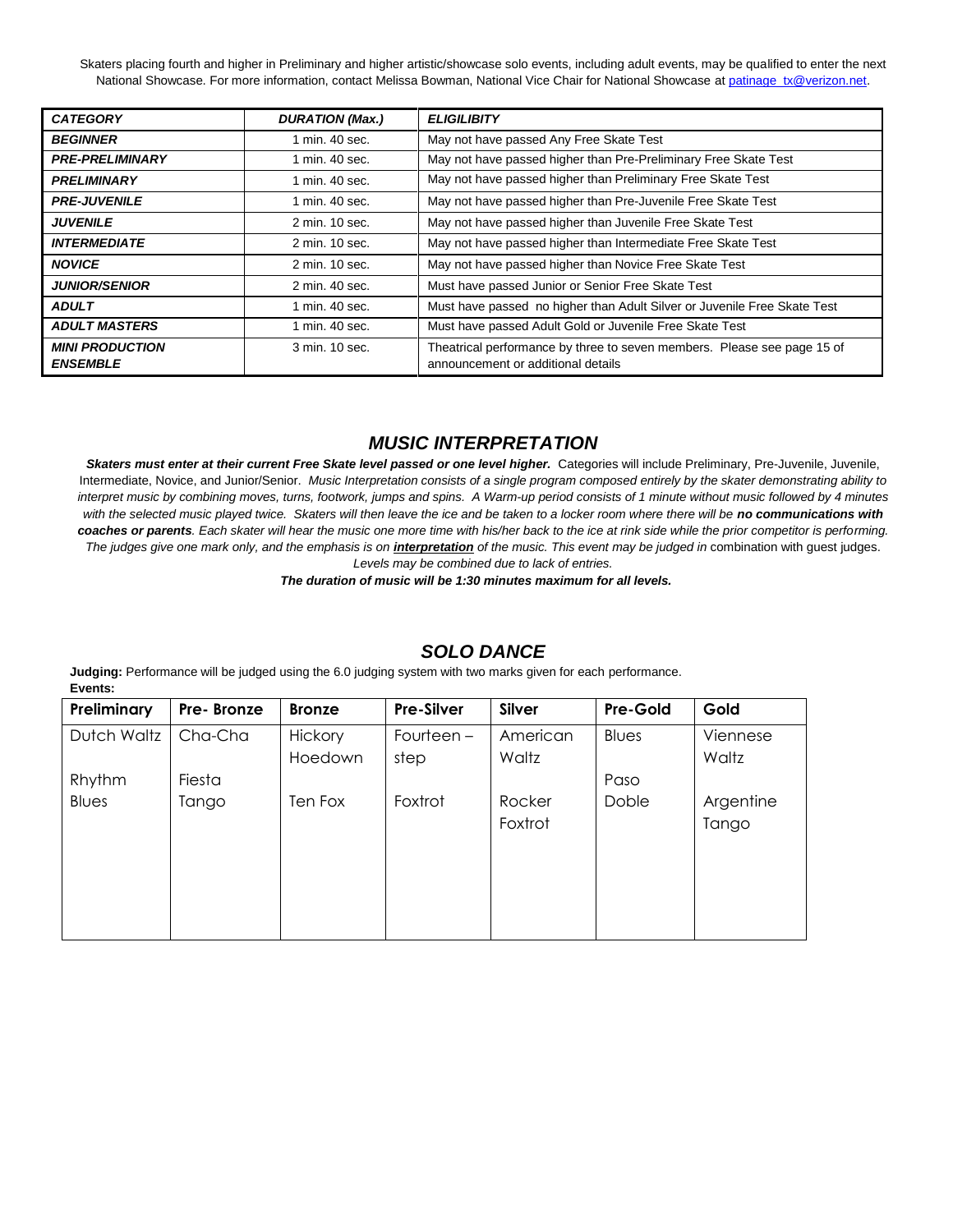# 2011 Skate Cleveland

# *Due August 1, 2011 / Sanctioned by USFS / Page 1 of 3*

| Name:                   |                | Birth Date:<br>Age:                                   |  |
|-------------------------|----------------|-------------------------------------------------------|--|
| Sex: M / F (circle one) |                |                                                       |  |
| Address:                |                | Phone Home:                                           |  |
| City, State, Zip:       |                | Work/Cell:                                            |  |
| USFSA#                  | Home Club:     | <b>E-Mail Address:</b>                                |  |
| Partner Name:           | Partner USFSA# | (Partner is required to submit a separate entry form) |  |

#### *Please check the events you are entering:*

| Free Skate              | <b>Compulsory Moves</b>                            | <b>Short Program</b>                            | <b>Mixed Pairs</b> | <b>Individual Showcase</b> | <b>Spins</b>                          | <b>Music Interpretation</b> | Solo                            |
|-------------------------|----------------------------------------------------|-------------------------------------------------|--------------------|----------------------------|---------------------------------------|-----------------------------|---------------------------------|
| Ш<br>No Test            | Ш<br>No Test                                       | ш<br>Juvenile                                   | Pre-Juvenile       | <b>Beginner</b>            | Only<br>П<br><b>Beginner</b>          | Preliminary                 | Dances<br>Dutch Waltz           |
| Pre-Preliminary A       | ш<br><b>Beginner</b>                               | $\Box$<br>Open Juvenile                         | Juvenile           | Pre-Preliminary            | П<br><b>Pre-Preliminary</b>           | ] Pre-Juvenile              | <b>Rhythm Blues</b>             |
| Pre-Preliminary B       | $\overline{\phantom{0}}$<br><b>Pre-Preliminary</b> | $\square$ (IJS)<br>Intermediate                 | П<br>Intermediate  | П<br>Preliminary           | П<br>Preliminary                      | О<br>Juvenile               | $\Box$ Cha-Cha                  |
| Preliminary A           | П<br>Preliminary                                   | ш<br>$(\overline{JS})$<br>Novice                | Novice             | Pre-Juvenile               | П<br>Pre-Juvenile                     | Intermediate                | Fiesta Tango                    |
| <b>Preliminary B</b>    | П<br>Pre-Juvenile                                  | $\square$ (IJS)<br>Junior                       | Junior             | Juvenile                   | П<br>Juvenile                         | <b>Novice</b>               | Hickory Hoedown                 |
|                         |                                                    | П                                               |                    | П                          | О                                     |                             | $\Box$ Ten Fox                  |
| Pre-Juvenile            | <b>Adult</b><br>Pre-Bronze/<br><b>Bronze</b>       | $(\overline{JS})$<br>Senior                     | Senior             | Intermediate               | Intermediate                          | Junior/Senior               |                                 |
| Juvenile (IJS)          | <b>Adult</b><br>Silver/Gold                        | <b>Test-Track</b><br><b>Free Skate</b>          |                    | П<br>Novice                | $\Box$<br>Novice                      |                             | Fourteen Step                   |
| Open Juvenile           |                                                    | <b>Limited Beginner</b><br><b>Test Track</b>    |                    | Junior/Senior              | <b>Junior</b>                         |                             | $\mathsf{I}_{\mathit{Foxtrot}}$ |
| Intermediate (IJS)      |                                                    | Pre-<br><b>Preliminary Test</b><br><b>Track</b> |                    | П<br><b>Adult</b>          | Senior                                |                             | J Rocker<br>Foxtrot             |
| Novice (IJS)            |                                                    | Preliminary<br><b>Test Track</b>                |                    | <b>Adult Masters</b>       |                                       |                             | American Waltz                  |
| Junior (IJS)            |                                                    | Pre-Juvenile<br><b>Test Track</b>               |                    | Mini Production            |                                       |                             | ⋃<br><b>Blues</b>               |
| Senior (IJS)            |                                                    | Juvenile Test<br><b>Track</b>                   |                    |                            |                                       |                             | О<br>Paso Doble                 |
| <b>Adult Pre-Bronze</b> |                                                    | Mntermediate<br><b>Test Track</b>               |                    |                            |                                       |                             | Argentine<br><b>Tango</b>       |
| o.<br>Adult Bronze      |                                                    | 冖<br>Novice Test_<br>Track                      |                    |                            |                                       |                             | JViennese<br>Waltz              |
| Adult Silver            |                                                    | <b>Junior Test</b><br>Track                     |                    |                            |                                       |                             |                                 |
| $\Box$ Adult Gold       |                                                    | JSenior Test<br>Track                           |                    |                            | Individual Showcase List Theme/Music: |                             |                                 |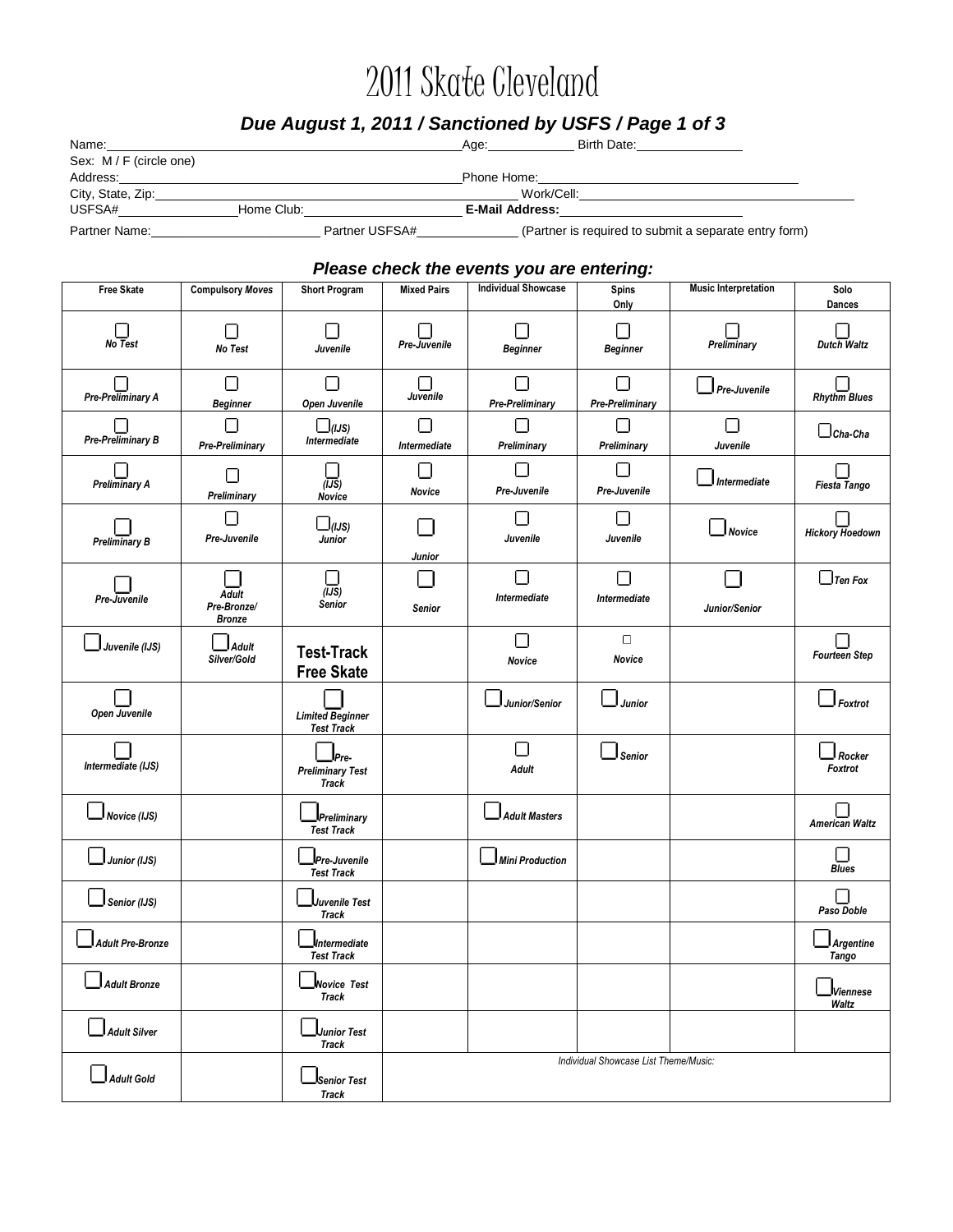| <b>Competitor's Name:</b>  |                                                                                                                                                                                                                                                                             |
|----------------------------|-----------------------------------------------------------------------------------------------------------------------------------------------------------------------------------------------------------------------------------------------------------------------------|
| <b>Home Club:</b>          |                                                                                                                                                                                                                                                                             |
| Coach's signature:         |                                                                                                                                                                                                                                                                             |
| <b>Please Print:</b>       |                                                                                                                                                                                                                                                                             |
| <b>Coach Name:</b>         |                                                                                                                                                                                                                                                                             |
| Coach phone #:             | Coach e-mail address:                                                                                                                                                                                                                                                       |
|                            |                                                                                                                                                                                                                                                                             |
| <b>Highest test Passed</b> | Free Skate<br>Dance                                                                                                                                                                                                                                                         |
| (as of $8/1/11$ )          |                                                                                                                                                                                                                                                                             |
| <b>Entry Fee:</b>          | \$80 for 1 <sup>st</sup> IJS event; \$65.00 for 1 <sup>st</sup> 6.0 event; \$65.00 for 2 solo dances: ______<br>\$40 for 2nd IJS event; \$30.00 for 2nd 6.0 event :<br>\$30 Per Person 3rd dance:<br>\$20.00 for each additional event:<br><b>Total Entry Fee Enclosed:</b> |

**Make checks payable to Winterhurst Figure Skating Club**

## **Mail completed Entry Forms along with the Medical Release to : Kristy Brickel 34114 Crown Colony Dr. Avon, OH 44011**

**Certificate of Eligibility:** I hereby approve this entry and certify that this skater is a member in good standing of this club, is an amateur in accordance with USFSA rules, and to the best of my knowledge is eligible to enter the specified events. Signature: Title:

Executive Board Member, Test or Membership Chair

**Competitor certification** am eligible under the rules of the USFSA to enter the events(s) checked, I have completed both sides of this form, plus the medical release form, and understand that I will be charged a "change fee" to modify my application after the deadline date.

**Signature**\_\_\_\_\_\_\_\_\_\_\_\_\_\_\_\_\_\_\_\_\_\_\_\_\_\_\_\_**Date**:\_\_\_\_\_\_\_**Signature**:\_\_\_\_\_\_\_\_\_\_\_\_\_\_\_\_\_\_\_**Date**\_\_\_\_\_\_

Competitor (If under 18 yr. parent/guardian)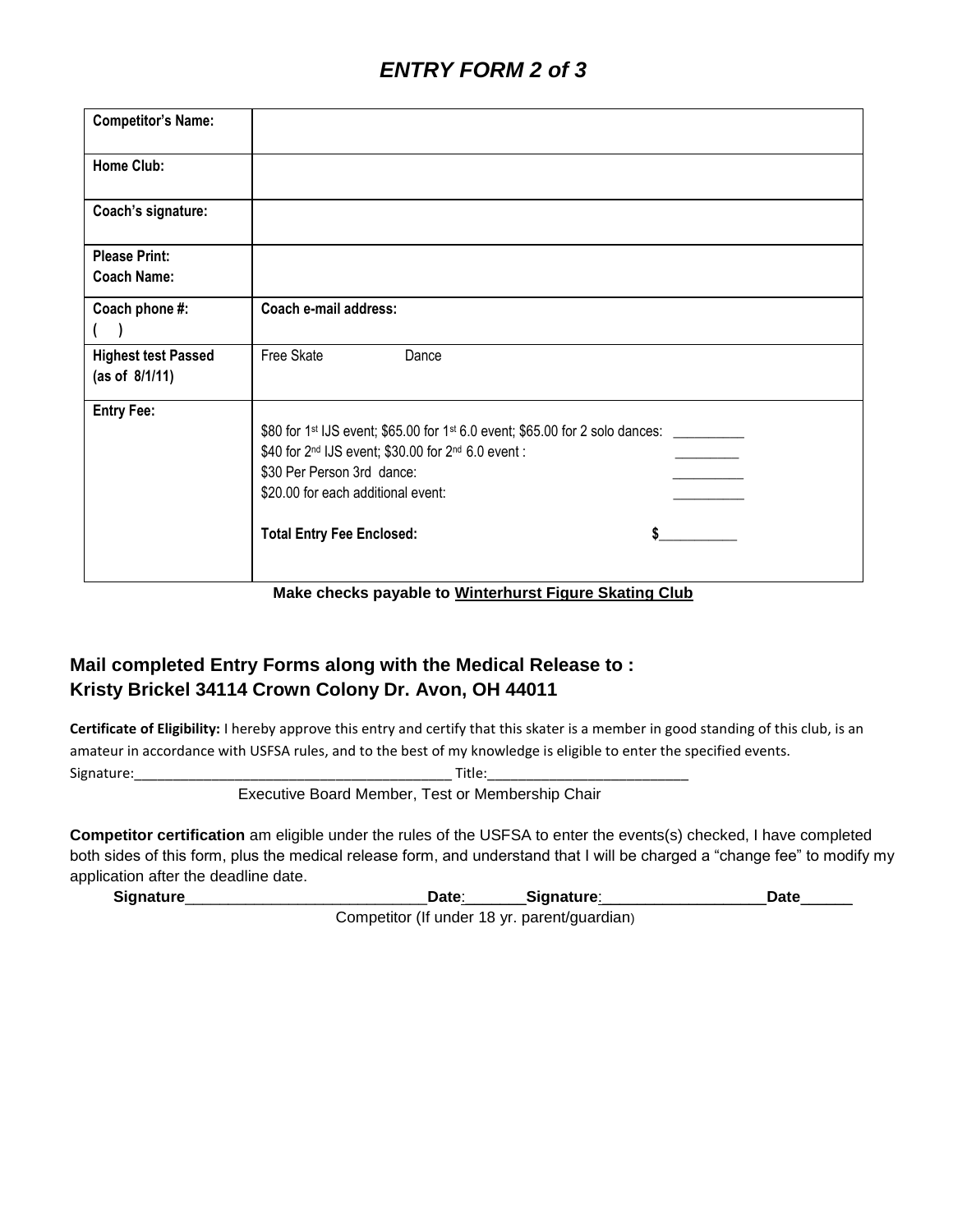# *RELEASE FORM MUST BE SENT WITH ENTRY FORM FOR ALL EVENTS ENTRY FORM 3 OF 3*

#### **Skater/Parent Guardian Section**

**SKATER:** I agree to conduct myself, both on and off the ice, in a manner that will reflect favorably upon the sport of figure skating, and that is consistent with the high standards of the sport. I agree to respect the person and property of others.

**SKATER/PARENT GUARDIAN:** I understand separately and jointly that the USFS, the Winterhurst Figure Skating Club, Serpentini Arena— Winterhurst, the organizers of this competition, their appointees and employees undertake no responsibility for damages or injuries suffered by the competitor. As a condition of and in consideration of acceptance of the skater's entries or participation therein, all entrants, their parents and guardians and officials shall be deemed to agree to assume all risks of injury to their person and property resulting from, caused by, or connected with, the conduct and management of the competition, and to waive and release any and all claims which they may have against any officials, the USFSA, the club holding the competition and its officers, and their entries shall be accepted only on such condition (3222) .

| Skater's Signature          | Date |
|-----------------------------|------|
|                             |      |
| Parent/Guardian's Signature | Date |

(If skater is under age 18 then this must be signed)

### *AUTHORIZATION FOR EMERGENCY MEDICAL TREATMENT*

In the event I am unavailable, I hereby give permission for any emergency medical treatment for

\_\_\_\_\_\_\_\_\_\_\_\_\_\_\_\_\_\_\_\_\_\_\_\_\_\_\_\_\_\_\_\_\_\_\_\_\_\_\_\_(please print full and complete legal name of skater) to the direction of the competition committee of this competition. I understand that these people have no formal medical background but will seek care and treatment as they would their own child. I, the undersigned, will assume and take sole responsibility for all financial obligations arising out of the treatment of the above named skater.

I, the undersigned, will hold the USFSA, Winterhurst Figure Skating Club, the organizers, and their appointees or employees harmless from any claim rising out of any aid afforded the above named skater, be the claim of type, quality or timelessness of the aid provided.

I further indemnify all aforementioned parties from any claims any other parties of standing might have with regards to aid provided to the above named skater*.*

|                                                                                                                                                                                                                                | Date                                                                                                                                                                                                                                                                                   |  |  |  |  |
|--------------------------------------------------------------------------------------------------------------------------------------------------------------------------------------------------------------------------------|----------------------------------------------------------------------------------------------------------------------------------------------------------------------------------------------------------------------------------------------------------------------------------------|--|--|--|--|
|                                                                                                                                                                                                                                | Date and the contract of the contract of the contract of the contract of the contract of the contract of the contract of the contract of the contract of the contract of the contract of the contract of the contract of the c<br>(If skater is under age 18 then this must be signed) |  |  |  |  |
|                                                                                                                                                                                                                                |                                                                                                                                                                                                                                                                                        |  |  |  |  |
|                                                                                                                                                                                                                                | Emergency medical information (allergies, pre-existing conditions, allergic to other medicines):                                                                                                                                                                                       |  |  |  |  |
|                                                                                                                                                                                                                                |                                                                                                                                                                                                                                                                                        |  |  |  |  |
|                                                                                                                                                                                                                                |                                                                                                                                                                                                                                                                                        |  |  |  |  |
| Name of Insurance Company experience of the contract of the contract of the contract of the contract of the contract of the contract of the contract of the contract of the contract of the contract of the contract of the co |                                                                                                                                                                                                                                                                                        |  |  |  |  |
| Policy Number <b>Name of Insured</b>                                                                                                                                                                                           |                                                                                                                                                                                                                                                                                        |  |  |  |  |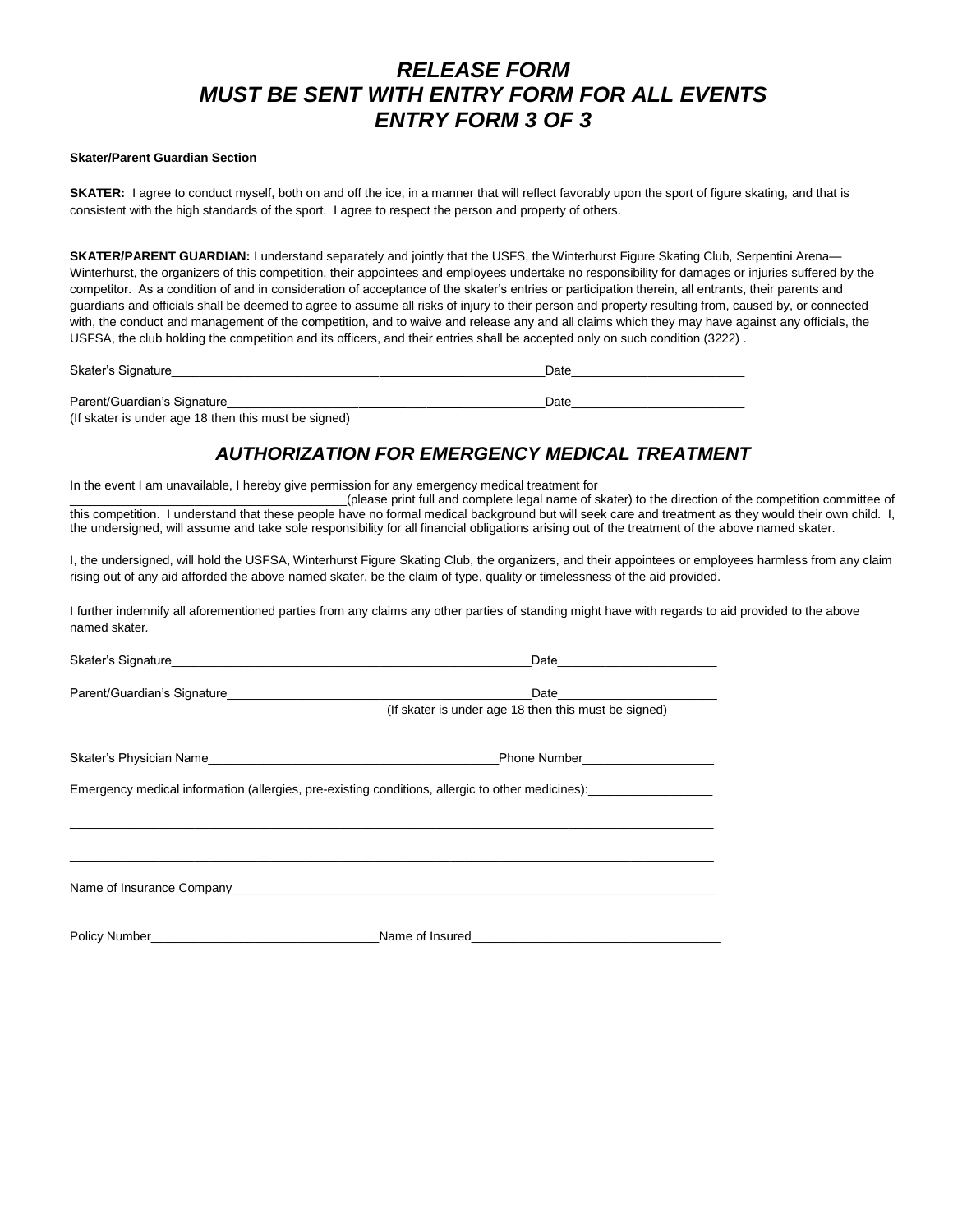# 2011 Skate Cleveland

# *MINI PRODUCTION ENSEMBLE COMPETITION QUALIFY FOR NATIONAL SHOWCASE 2012*

*Entry Fee -\$50 per ensemble (Make check payable to WFSC)*

#### **SPECIFICS:**

There is no minimum time requirement

Events will not be segregated by gender.

There will be a 0.2 deduction for each 5 seconds in excess of the maximum performance and prop placement times. Timing starts with the first motion of the body and ends when motion stops.

Props and scenery must be placed and removed by ensembles, in two minutes. No assistance is allowed; violations will be penalized.

Music with vocals is allowed

#### **WARM-UPS:**

Mini Production Ensembles will warm up together. When an ensemble is in position to start before the warm up concludes, all will freeze in place and the designated individual will raise one arm to signal the start of the performance music.

#### **THIS IS CONSIDERED A SEPARATE EVENT AND THE COST IS \$50 PER GROUP ENTRY. Any additional questions, please contact Kristy Brickel at kristinebrickel@yahoo.com**

(Make check payable to Winterhurst FSC)

*Please cut here and fill out entry form below*

#### **MINI PRODUCTION ENSEMBLE APPLICATION (ENTRY FEE -\$50 PER TEAM)**

Team Name: **Home Club:** Name: 1990 1991 1992 1994 1994 1994 1994 1994 1995 1996 1997 1998 1999 1999 1999 1999 1

Parent Team Leader \_\_\_\_\_\_\_\_\_\_\_\_\_\_\_\_\_\_\_\_\_\_ Phone # \_\_\_- \_\_\_\_-\_\_\_\_\_\_\_

Parent Team Leader Signature (*Parent has verified team eligibility with Home Club*):

*A skater must include a Release Form & Official Entry From, both sides completed, in this application if this is their only event. Please note: this event is subject to cancellation by the referee if competition does not have enough time for event to take place.*

| <b>Skaters Name (Please Print)</b> | <b>USFSA#</b> | <b>Highest Free Skate Test</b><br><b>Passed</b> |
|------------------------------------|---------------|-------------------------------------------------|
|                                    |               |                                                 |
| 2.                                 |               |                                                 |
| 3.                                 |               |                                                 |
| 4.                                 |               |                                                 |
| 5.                                 |               |                                                 |
| 6.                                 |               |                                                 |
|                                    |               |                                                 |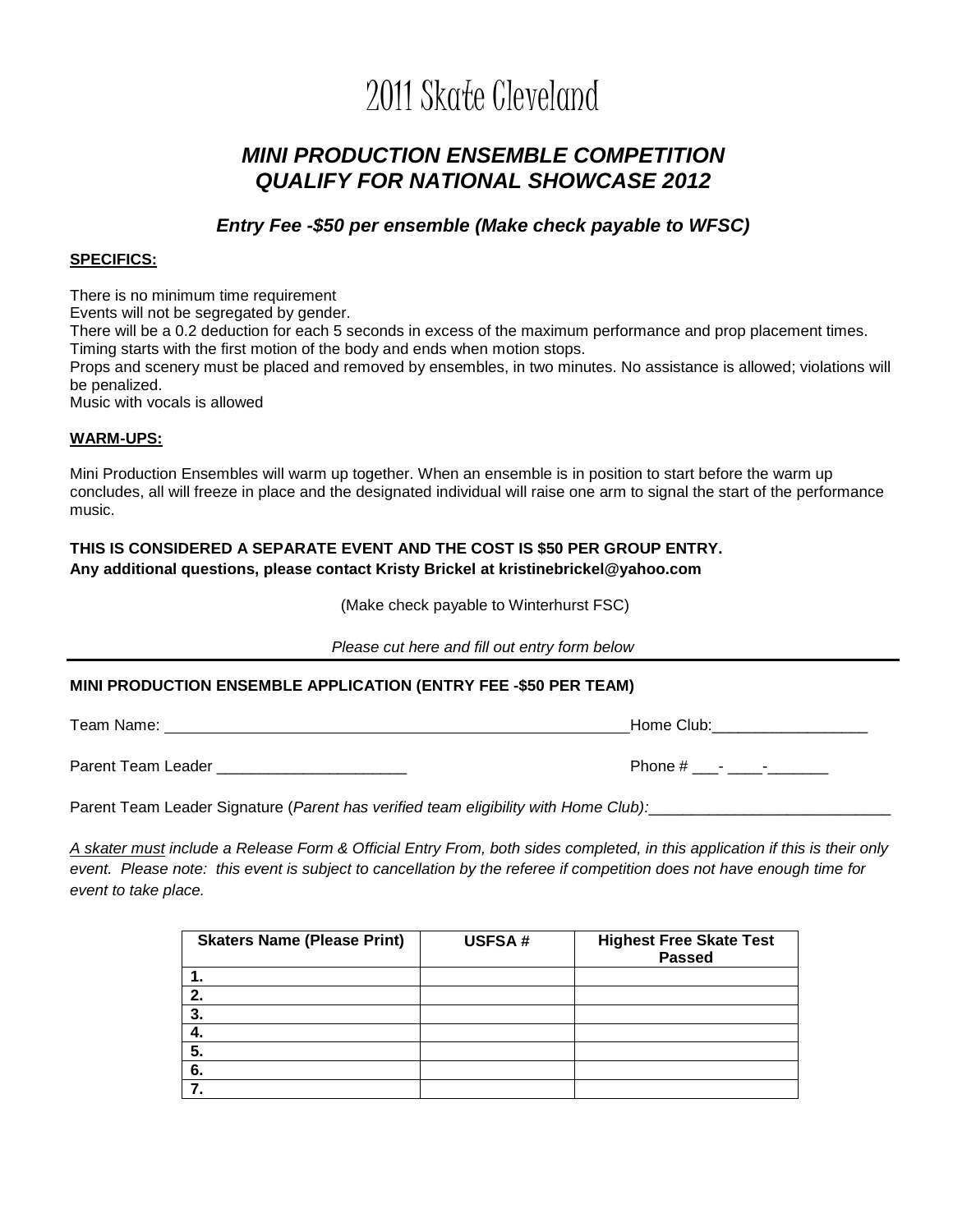# *PRACTICE ICE APPLICATION*

*Practice ice sessions will run at 30 minute intervals on a first-come, first-pay, first-serve basis with a fee of \$12.00 per session. Additional practice ice may be added if necessary. No music will be played. Please send a separate check to the address listed below. The schedule of events and practice ice schedule will be posted at our website at [www.winterhurstfsc.com](http://www.winterhurstfsc.com/) when it becomes available. Practice Ice may also be purchased at the rink if space is available; please check at the registration desk for availability.*

#### **PRACTICE ICE REQUEST FOR:**

| Address:__________________________________                                                             |                |                                 |  |
|--------------------------------------------------------------------------------------------------------|----------------|---------------------------------|--|
|                                                                                                        | State:________ |                                 |  |
|                                                                                                        |                |                                 |  |
| Must be completed:<br>LEVEL: Free Skate ___________________CM/Short ______________Solo Dance__________ |                |                                 |  |
| Number of Sessions requested___________                                                                |                | Total Cost @ \$12.00/Session \$ |  |

**In addition, Freestyle Ice is available throughout the day on Friday, September 9, 2011 beginning at 10am and running through 6pm. Please contact the rink directly for exact times. The cost is \$12 per hour or \$7 for 1/2 hour. These sessions may not be reserved in advance.** 

Please indicate the number of practice sessions you would like in the following time blocks:

| <b>Saturday Morning</b> | <b>Session 1</b> | 7:00-7:30am |
|-------------------------|------------------|-------------|
|                         | <b>Session 2</b> | 7:30-8:00am |

Practice Ice request may be sent with the application or separately to:

Kristy Brickel 34114 Crown Colony Dr. Avon, OH Please make checks payable to **WFSC**.

Practice ice schedule will be posted at www.winterhurstfsc.com .